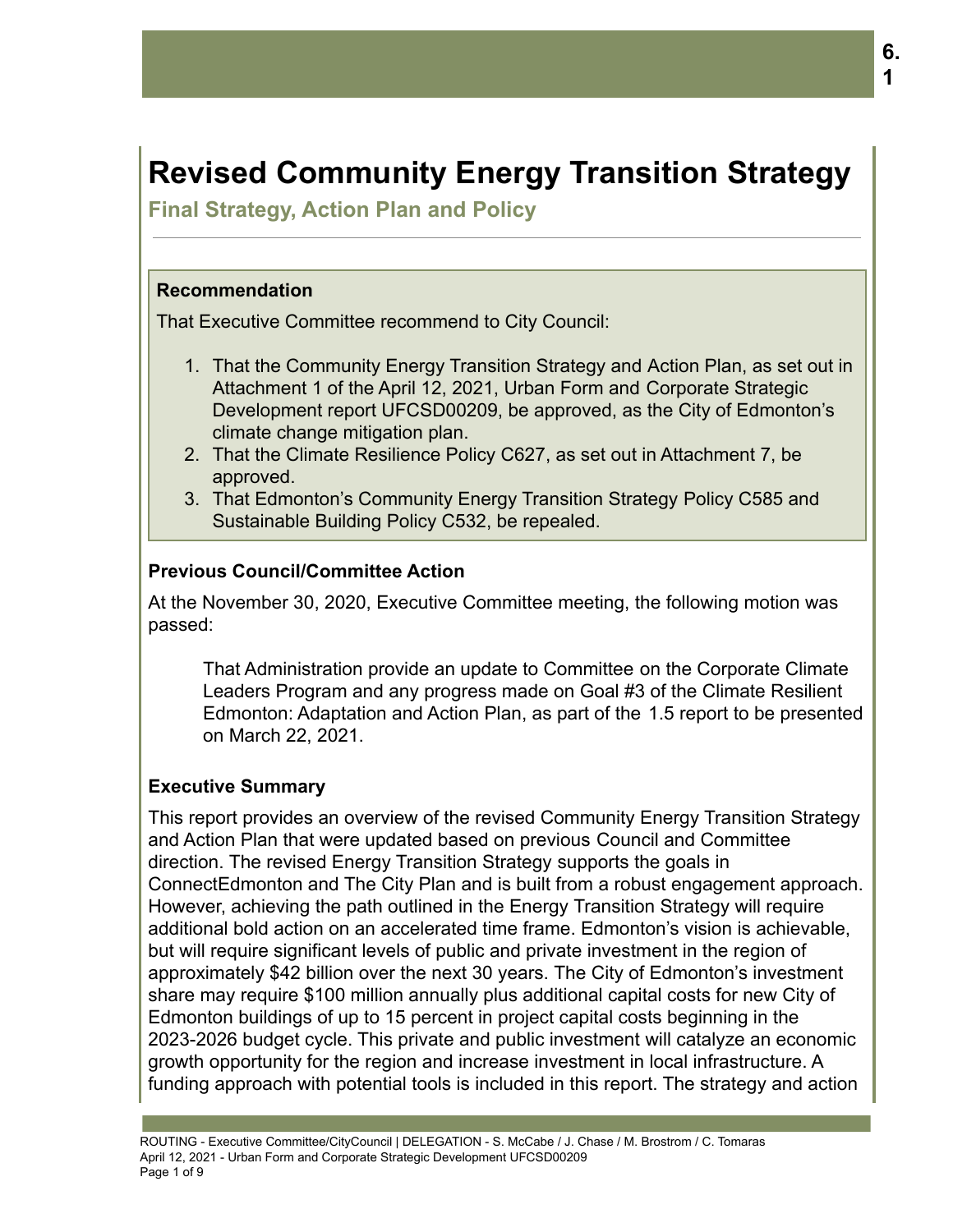plan are being brought forward for adoption by a resolution of Council as the City's Climate Change Mitigation Plan (the "Mitigation Plan"), as per the requirements under the City of Edmonton Charter Regulation. A new Climate Resilience Policy is also being brought forward for approval that updates, integrates and replaces Edmonton's Community Energy Transition Policy C585 and the Sustainable Building Policy C532.

This report also provides a response to the November 30, 2020, motion requesting an update on the Corporate Climate Leaders Program and progress made on Goal #3 of Climate Resilient Edmonton: Adaptation Strategy and Action Plan.

# **Report**

Albertans and Edmontonians have a proud history of being some of the best energy innovators in the world. This expertise has led to growth and economic prosperity. The energy innovators in our province have supplied the global markets with energy products for the last 50 years, and are positioned to supply the new energy products the global markets are demanding for the next 50 years.

Responding to changing global markets and conditions will present opportunities and challenges. Globally, it is expected that tens of trillions of dollars will be invested in the energy transition. Edmonton businesses and industry could market, support and sell its energy transition expertise to this growing global demand. There are emerging business opportunities that could attract new talent dedicated to technology innovation, and support the growth and diversification of our economy while contributing to meeting climate and energy goals. Harnessing these opportunities will require a focused effort as well as significant investment and upfront funding.

# **Energy Transition - Supporting ConnectEdmonton and The City Plan Implementation**

ConnectEdmonton sets the direction for our future and outlines where we need to change today to realize our vision for Edmonton in 2050. ConnectEdmonton's goal of Climate Resilience includes a city transitioning to a low-carbon future. The City Plan's vision for our future city outlines Big City Moves that point the way as we deliberately change our city to welcome one million more on our journey towards a population of two million. At the August 27, 2019, City Council meeting a motion was passed to revise the Community Energy Transition Strategy and bring back a ten year year action plan to achieve a level of ambition aligned with a 1.5 degree global average temperature increase, as well as a funding strategy and the implementation of a carbon accounting system. The Energy Transition Strategy outlines how we achieve the transformational change to a low carbon city as outlined in ConnectEdmonton and The City Plan on an accelerated and more aggressive timeline.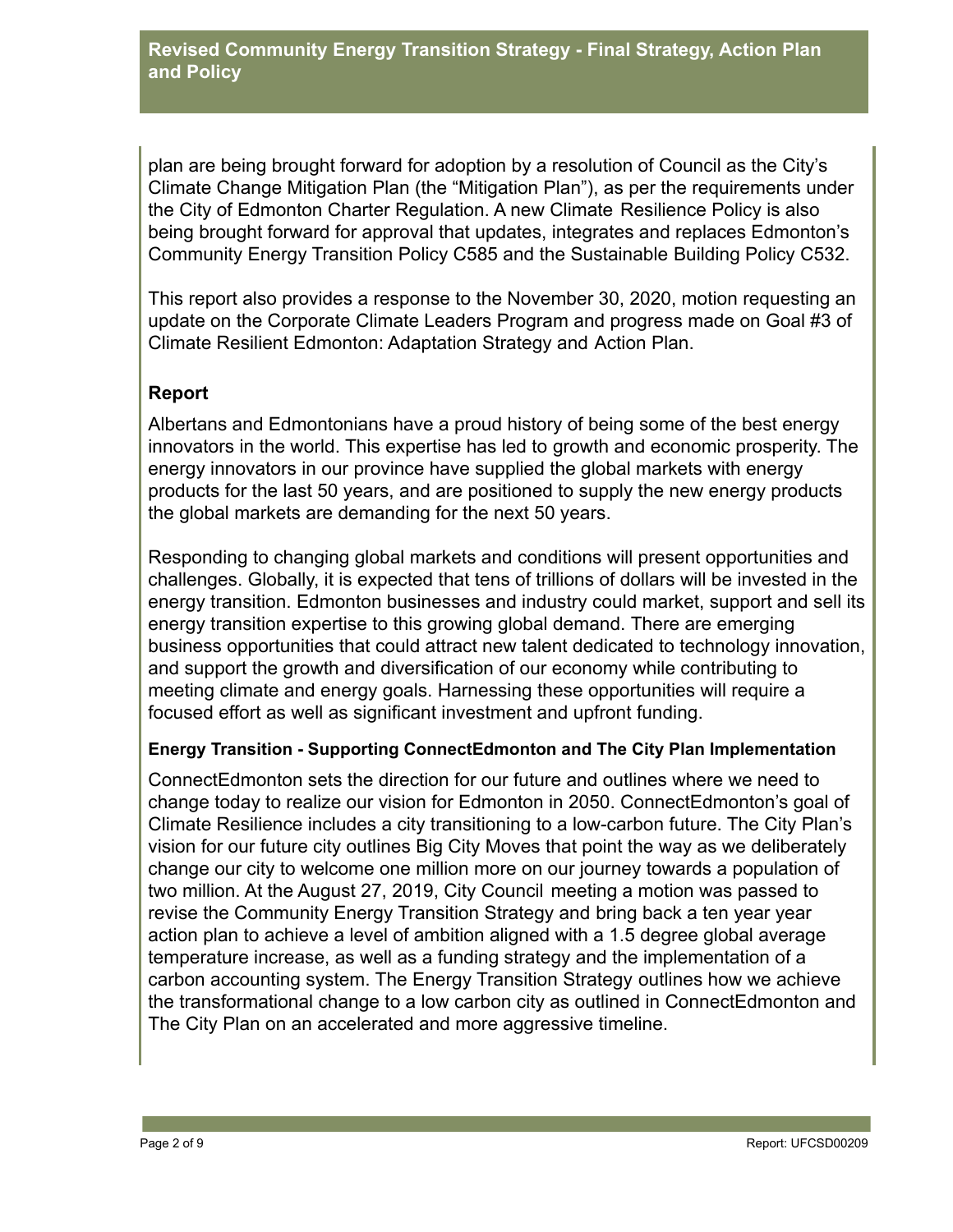The Energy Transition Strategy is a key city building initiative and supports The City Plan implementation but moves further and faster on some policies and directions. The strategy signifies the city's transition to a new energy economy and a low carbon city. The transition will also provide economic development and job diversification. To achieve these outcomes in the next 30 years will require bold, future-focused and ambitious risk taking in a just and equitable way. There are transformative, innovative changes taking place in the energy industry. Edmonton has an opportunity to capitalize and diversify the economy through new investments within emerging industries in the energy and innovation sectors and benefit from well established companies that are transforming their businesses.

### **Updated Strategy and Action Plan**

The updated Energy Transition Strategy and ten year action plan (see Attachment 1) are about accelerated and transformational change. The updated strategy aligns to the Reimagine Guiding Principles of Be Bold, Be Brave, Be Agile and Be Smart. The implementation approach, using multiple levers of change, will need to be agile and smart. The action plan outlines actions over the next 10 years that will put Edmonton on a trajectory to achieve overall targets. The action plan includes categories that can help Council identify priorities (ie. "Big Wins") and actions that could be accelerated more easily (ie. "Quick Wins"). Central to implementation of the strategy is ensuring that the transition is just and equitable and contributes to prosperous outcomes for all.

Within the strategy, PATHWAYS are areas of transformative action. They are interconnected, and all of them are required to meet Edmonton's energy transition goals. The Pathways are:

- Renewable and Resilient Energy Transition
- Emissions Neutral Buildings
- Low Carbon City and Transportation
- Carbon Capture and Nature Based Solutions

Underlying all of these pathways is the FOUNDATION of Climate Solution Leadership which recognizes that the City will need to lead if it wants the business community and residents to participate in the transition. City Administration will also monitor programs that the provincial and federal governments implement that support energy transition including the federal carbon tax and continue to advocate to other levels of government for further support.

#### **Building on Energy Transition Work to Date**

Edmonton has already started down the transformative pathways noted in the previous section. Several initiatives have been underway since the first comprehensive strategy was adopted by City Council five years ago including: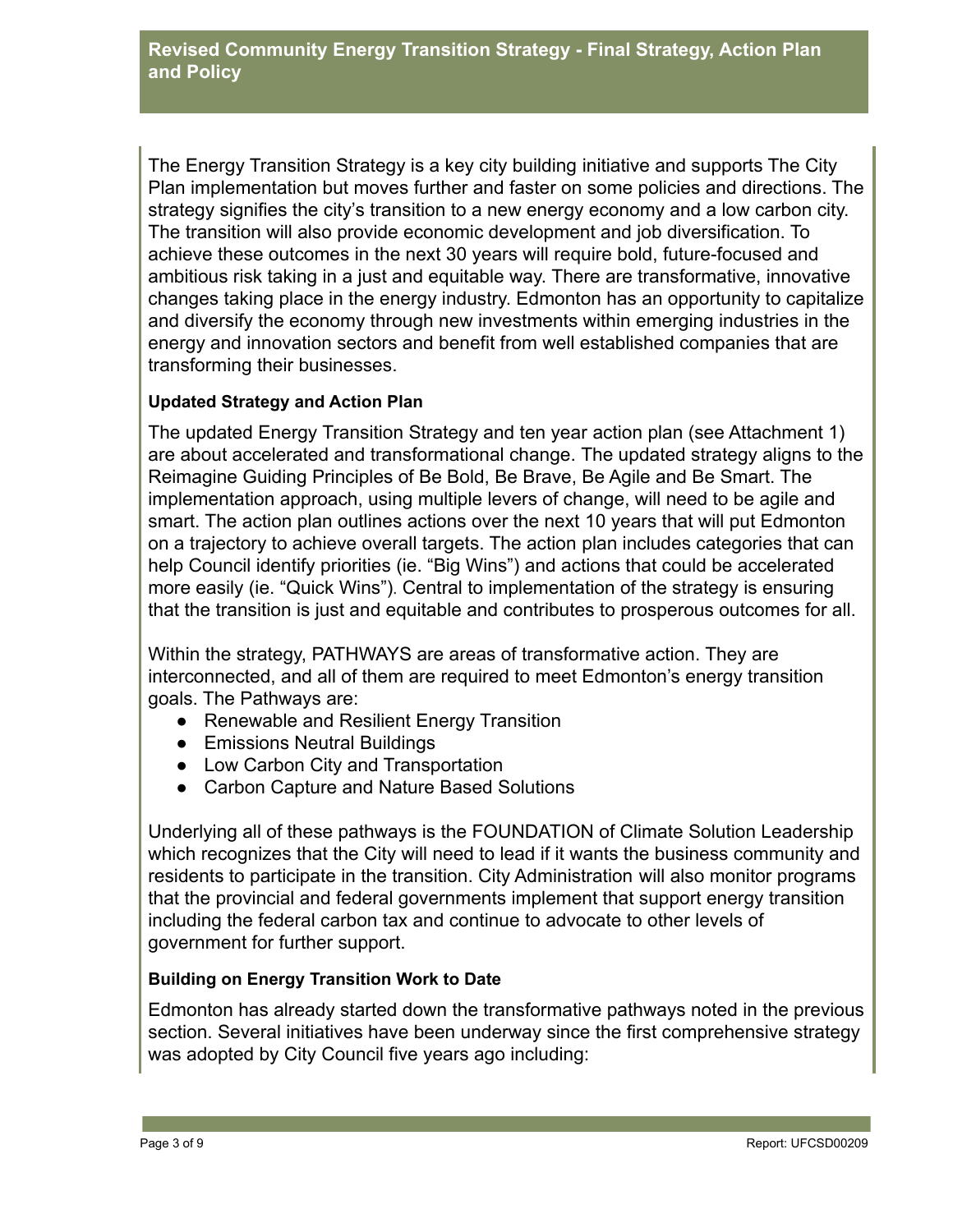# **Revised Community Energy Transition Strategy - Final Strategy, Action Plan and Policy**

- The City Plan was the first municipal development plan in Canada to include a carbon budget, limiting the amount of greenhouse gases that can be emitted
- Development of Blatchford, planned to be a carbon-neutral community for 30,000 residents that uses 100% renewable energy
- Extension of Edmonton's LRT network and Edmonton Transit Services deployment of its first battery-electric buses into service, and single largest purchase of of electric buses (40) in Canadian history
- Development of protected bike lanes in the downtown core and expansion of the bike network to connect beyond the core
- Adoption of Edmonton's Electric Vehicle Strategy and roll out of electric vehicle charging facilities
- Approval and funding of the Downtown District Energy System
- Launch of Change Buildings for Climate: Building Energy Retrofit Accelerator (BERA), a program that provides rebates for energy efficiency retrofits on commercial buildings 10,000 sq ft and larger
- Community activation programs that include outreach, energy benchmarking, as well as building retrofit, solar and EV charging incentives (see Attachment 2)
- The Corporate Climate Leaders program and implementation of Climate Resilient Edmonton: Adaptation Strategy and Action Plan (see Attachment 3).

These initiatives are some examples of the many energy transition efforts already underway across the community and are the types of initiatives that need to be scaled up and accelerated in the coming decade. Canada Infrastructure Bank's Zero Emission Bus Program (see April 12, 2021, City Operations report CO00366) outlines opportunities for funding the additional cost of purchasing electric buses to replace retiring diesel units with a low interest loan and repayments based on operational cost savings of electric buses compared to conventional diesel buses.

#### **Implementation Approach**

The updated Energy Transition Strategy requires a smart and agile implementation approach in partnership with Edmontonians and a range of community and industry partners. A transition, by its very nature, requires different actions at different points in time. While the approach to achieving greenhouse gas emissions targets requires multiple actions, not every action is required immediately or forever, and the solutions must respond to the challenge of new fiscal constraints. Though the majority of climate actions have a positive return on investment, they do impose an upfront cost, and it will not be feasible or realistic for those costs to be borne all at once. The implementation approach identifies that initiatives or decisions will have a design life, that is the period of time the initiative or service is needed and is relevant. To be agile and dynamic a monitoring process is needed to determine when a change in approach is required.

The implementation approach includes four elements: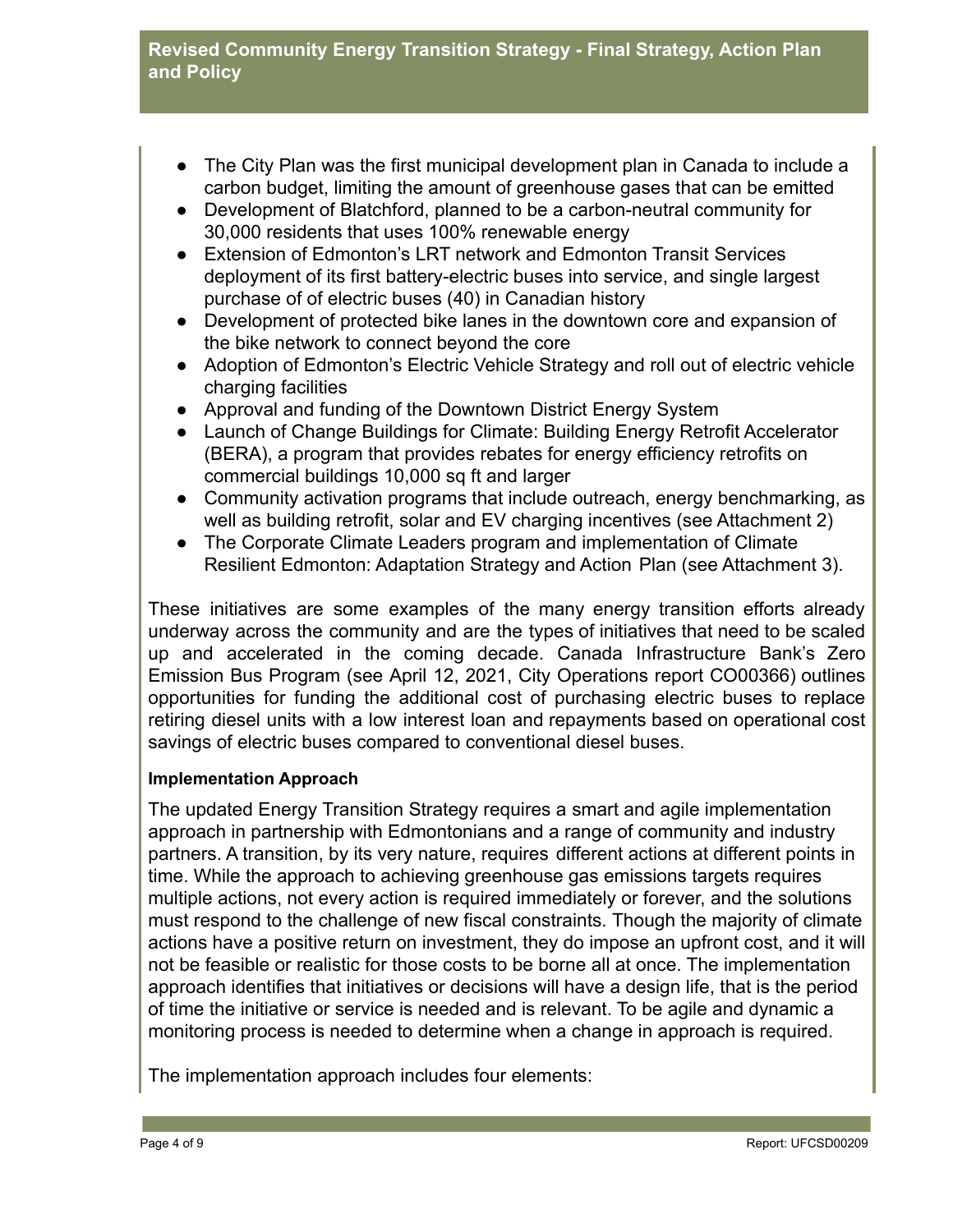- Levers of Change aligned with and expanded upon those identified in The City Plan
- Implementation Gates aligned with the Capital Project Development and Delivery approach, using different "gates" to establish formal checkpoint reviews with Council
- Prioritization aligned with the integrated Financial and Carbon budget processes (see Attachment 4).
- Thresholds signals in the market transformation to be monitored to determine when to implement an action, when to change or modify Administration's approach, or when to stop an action.

### **Carbon Accounting and Budgeting**

The City of Edmonton established a local carbon budget of 135 megatonnes between 2020 and 2050. Local carbon budgets are an emerging field of work, and the thinking, precision and methodologies will continue to be refined based on new knowledge and improved scientific understanding. In order to remain informed and assess progress over this period, the City will require a new management and accounting approach to integrate greenhouse gas reductions into City budgeting and prioritization processes. The City is evaluating the resource requirement necessary to establish, monitor and report against a Carbon Budget.

# **Budget and Financial Information**

COVID-19 has impacted residents, businesses and the City and COVID-19 will impact the energy transition. A smart and responsive funding approach for the transition is needed to catalyze investment and help recover from the current economic and COVID-19 health crisis. There will be global market opportunities for cities and organizations that are ready for them, as many national COVID-19 recovery plans are being linked to a transition to a more climate resilient future. Edmonton's Economic Action Plan (see April 12, 2021, Urban Form and Corporate Strategic Development report UFCSD00208) outlines opportunities for Edmonton to support and grow clean technologies sectors.

Edmonton's vision is achievable, but will require significant levels of public and private investment of approximately \$42 billion over the next 30 years. The transition is a collective effort that can only be achieved by catalyzing innovation through partnerships with other orders of government, industry, regional partners, institutions, communities, businesses, residents and academia. The majority of the needed investment will need to come from these partnerships.

Smart municipal investment is also needed to achieve not only transition, but, at the same time, other City Plan goals. It is estimated that the City of Edmonton's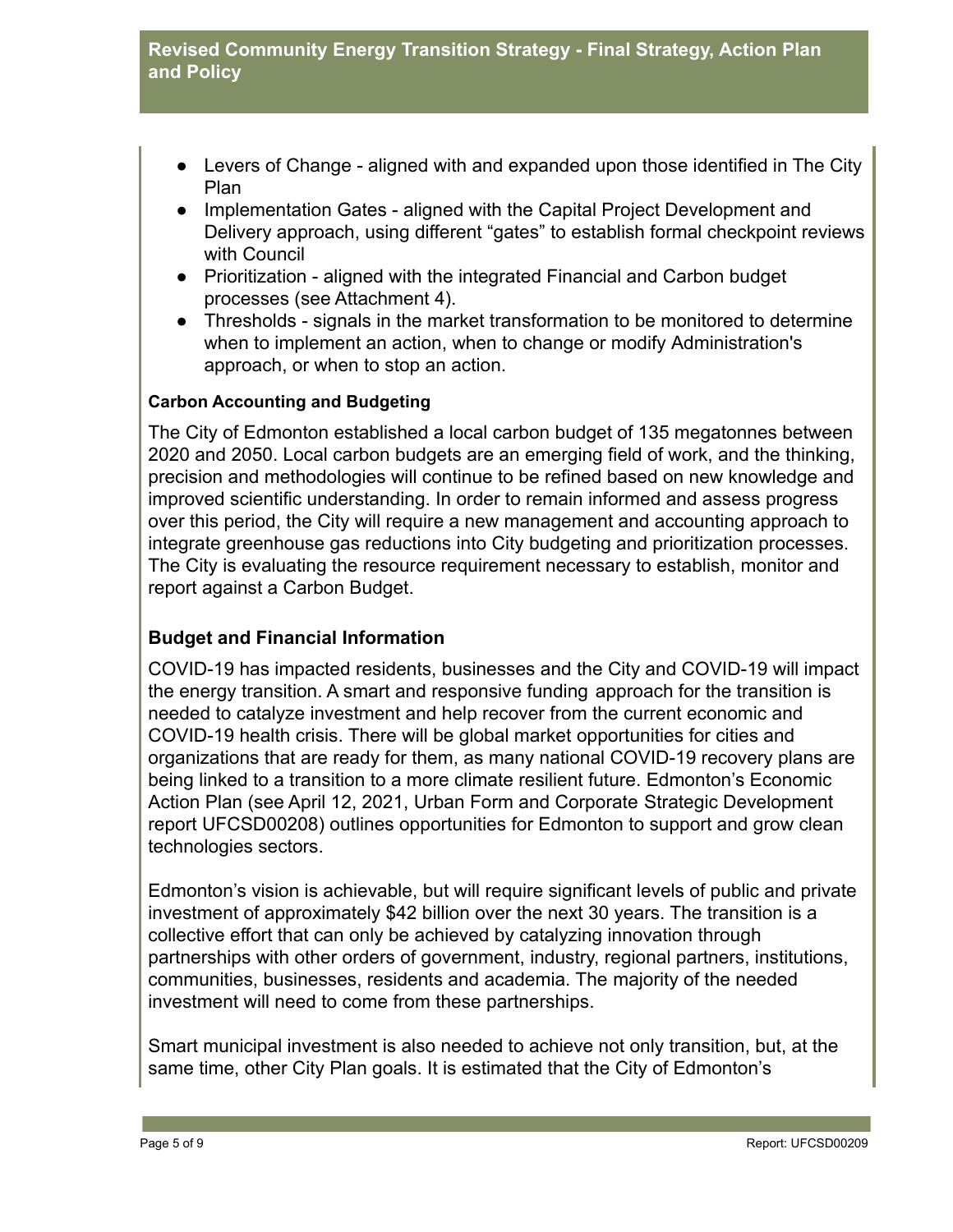investment share may require \$100 million annually, as well as up to an additional 15% in project capital costs for new City of Edmonton buildings. This investment will fund programs and incentives to mobilize private investment (\$25 million annually) and fund local infrastructure (\$75 million annually), such as the complete build out of the active transportation network and new and expanded bus facilities that will support an electrified and growing transit fleet. Both new and expanded facilities are required to address the storage and maintenance of a growing fleet that includes electric buses.

Ongoing prioritization and trade-off discussions will be needed - Administration's approach to this prioritization is identified in Attachment 1 beginning on page 39. The majority of new funding requirements for the 10-year Action Plan are staged to be included as part of the 2023-2026 and 2027-2030 integrated financial and carbon budget cycles. These initiatives and funding requirements will be presented for debate and approval through the strategy's gated implementation approach and Council will be required to consider funding as part of the budget process. Financing Edmonton's share of the public investment will require challenging trade-off and prioritization discussions and innovative funding approaches. Additional details on funding approaches and conventional and emerging funding tools are provided in Attachment 5. Attachment 6 provides an overview of the federal and provincial funding landscape.

#### **Climate Resilience Policy**

In alignment with the updated strategy and the City's new policy framework, Administration identified opportunities to update and reduce the number of existing climate policies. This involves:

- Repealing the following two existing policies: Edmonton's Community Energy Transition Strategy Policy C585 and Sustainable Building Policy C532
- Adopting an integrated Climate Resilience Policy (see Attachment 7) that includes integration of climate adaptation planning and the requirement for City buildings to be constructed to emission neutral buildings standard (which is a significant performance increase from the current policy level). This policy change may have a financial implication of up to an additional 15% in project capital costs for buildings, beginning in the 2023-2026 budget cycle, and there are expected operational cost savings over the lifecycle of the asset.
- Developing corresponding Administrative Procedures to detail the new construction, retrofit and operational performance criteria that was previously included in the Sustainable Building Policy.

The integrated Climate Resilience Policy commits to immediately and urgently:

- 1. Act to be a carbon neutral community by 2050 through Energy Transition to help limit global warming to 1.5 degrees Celsius;
- 2. Act to adapt, prepare for and respond to a changing climate; and
- 3. Lead climate solutions in service delivery and corporate management.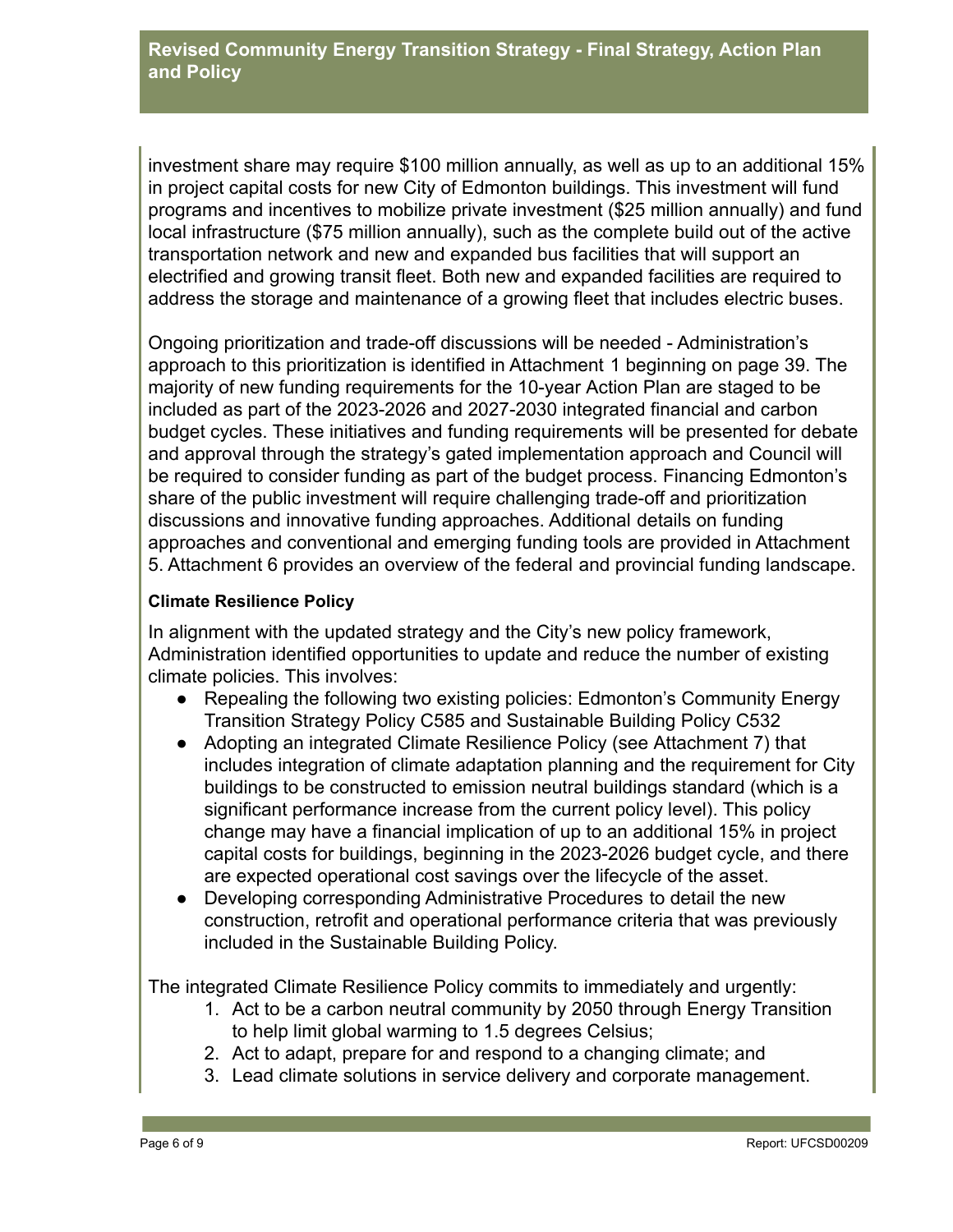Policy governance will be required, for decisions that could conflict with other City Plan outcomes or that have significant unfunded financial implications.

# **Legal Implications**

Section 615.4(1) of the City of Edmonton Charter requires the City to establish and make publicly available a Mitigation Plan for the purpose of addressing and mitigating the effects of climate change. Subsections 615.4(4) and (9) require that the City establish its first Mitigation Plan on or before December 31, 2020 and it be adopted by a resolution of the Municipal Council. On November 16, 2020, the City applied for an extension of this deadline until June 30, 2021.

# **Public Engagement**

Through The City Plan engagement and the work to update the Energy Transition Strategy, Edmontonians shared their excitement and desires for a low carbon future. At the same time, Administration heard from stakeholders that there will be difficult tradeoffs that come with this transition, which will create challenges for decision makers. Twenty-eight events took place to listen to Edmontonians, including targeted stakeholders with diverse expertise, and the City's Indigenous Memorandum of Understanding Partners. Over 850 conversations took place and over 2,600 written comments were shared (see Attachment 8).

Successful implementation and mobilizing community action will require continued partnership with citizens and industry. This work is collaborative and dynamic in nature, requiring ongoing engagement during implementation. Further engagement opportunities will be identified and provided to Edmontonians during implementation. It will also be critical that Administration continues to listen and learn from our partners.

| Corporate Outcome(s): Edmonton is an environmentally sustainable and resilient city                                  |            |                                                                                                        |                                                                                 |  |  |  |
|----------------------------------------------------------------------------------------------------------------------|------------|--------------------------------------------------------------------------------------------------------|---------------------------------------------------------------------------------|--|--|--|
| Outcome(s)                                                                                                           | Measure(s) | Result(s)                                                                                              | Target(s)                                                                       |  |  |  |
| Advance a thriving, resilient,<br>Community<br>sustainable economy and<br>greenhouse gas<br>emissions<br>environment |            | 17,216,193 tonnes of<br>carbon dioxide equivalents<br>(2019). A decrease of<br>5.6% percent below 2005 | 35 percent below<br>2005 levels<br>(11, 871, 000)<br>tonnes of CO2e<br>by 2035) |  |  |  |

#### **Corporate Outcomes and Performance Management**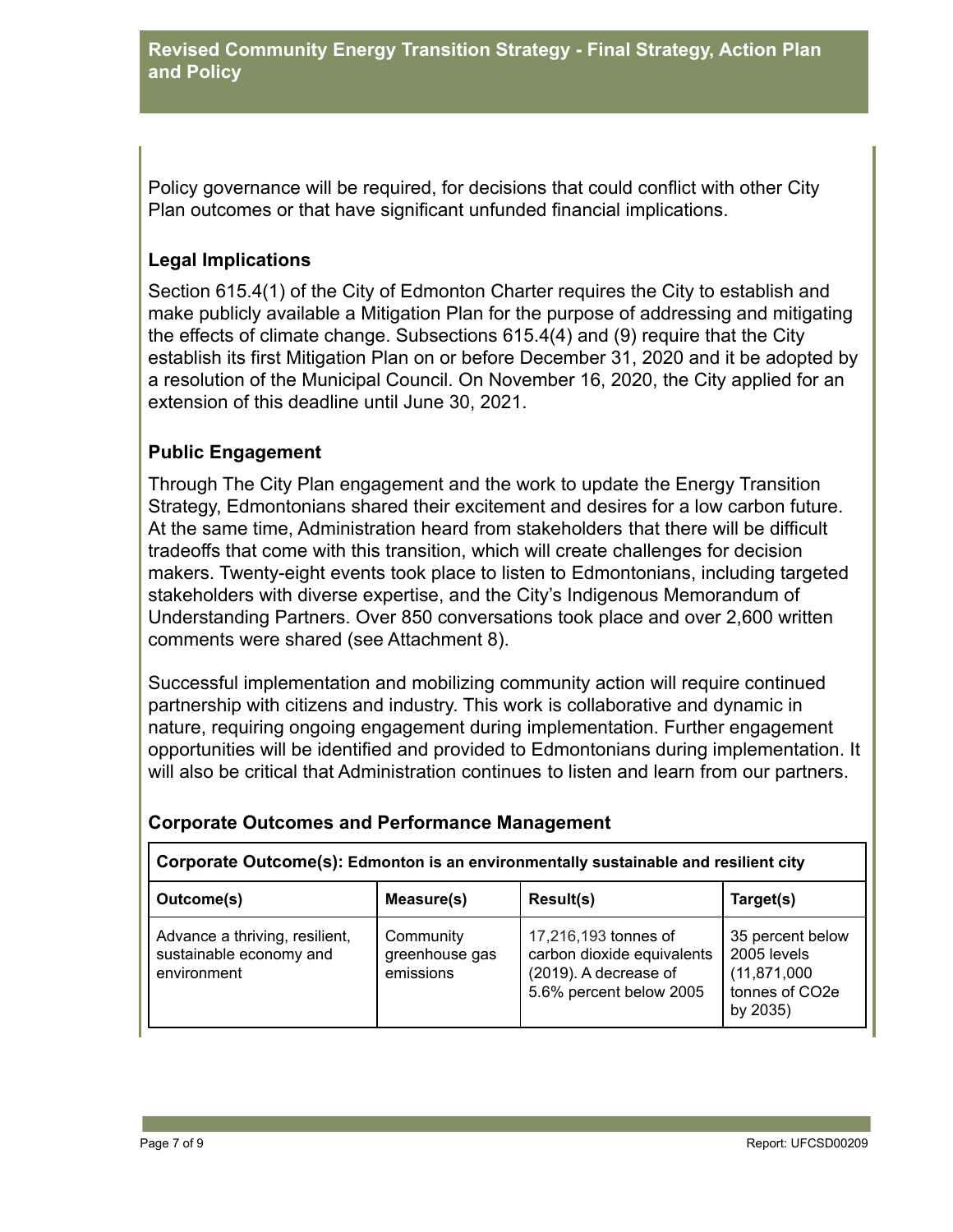## **Risk Assessment**

| <b>Risk</b><br><b>Element</b>  | <b>Risk</b><br><b>Description</b>                                                                                                                                                                                      | Likelihood   | Impact                | <b>Risk Score</b><br>(with current<br>mitigations) | <b>Current</b><br><b>Mitigations</b>                                                      | <b>Potential</b><br><b>Future</b><br><b>Mitigations</b> |
|--------------------------------|------------------------------------------------------------------------------------------------------------------------------------------------------------------------------------------------------------------------|--------------|-----------------------|----------------------------------------------------|-------------------------------------------------------------------------------------------|---------------------------------------------------------|
| Legal/<br>Regulatory           | Approval of the<br>Climate Change<br><b>Mitigation Plan</b><br>ensures we<br>meet the<br>extension<br>requested of<br>June 30, 2021.                                                                                   | $1 - rare$   | $2 -$<br>moderat<br>e | $2 - low$                                          | Strategy and<br>action plan have<br>been developed<br>to fulfill charter<br>requirements. |                                                         |
| Political<br><b>Influences</b> | There is the<br>potential that<br>new provincial<br>government<br>legislation,<br>policies or<br>future directions<br>can influence<br>the<br>advancement of<br>any City climate<br>change<br>implementation<br>plans. | 3 - possible | 3 - major             | 9 - medium                                         | Monitoring policy<br>and funding<br>changes.                                              | Advocating or<br>adjusting<br>implementation.           |

#### **Attachments**

- 1. Edmonton's Community Energy Transition Strategy and Action Plan
- 2. Current Energy Transition Community Programs
- 3. Update on the Corporate Climate Leaders Program and Progress on Goals #3 of Climate Resilient Edmonton: Adaptation Strategy and Action Plan
- 4. Integrated Financial and Carbon Budgeting
- 5. Funding Approach
- 6. Federal and Provincial Grant Funding Landscape
- 7. Council Policy Climate Resilience
- 8. Climate Resilience and Our Future City:What We are Hearing: Climate The City Plan

# **Others Reviewing this Report**

- M. Persson, Chief Financial Officer and Deputy City Manager, Financial and Corporate Services
- C. Owen, Deputy City Manager, Communications and Engagement
- G. Cebryk, Deputy City Manager, City Operations